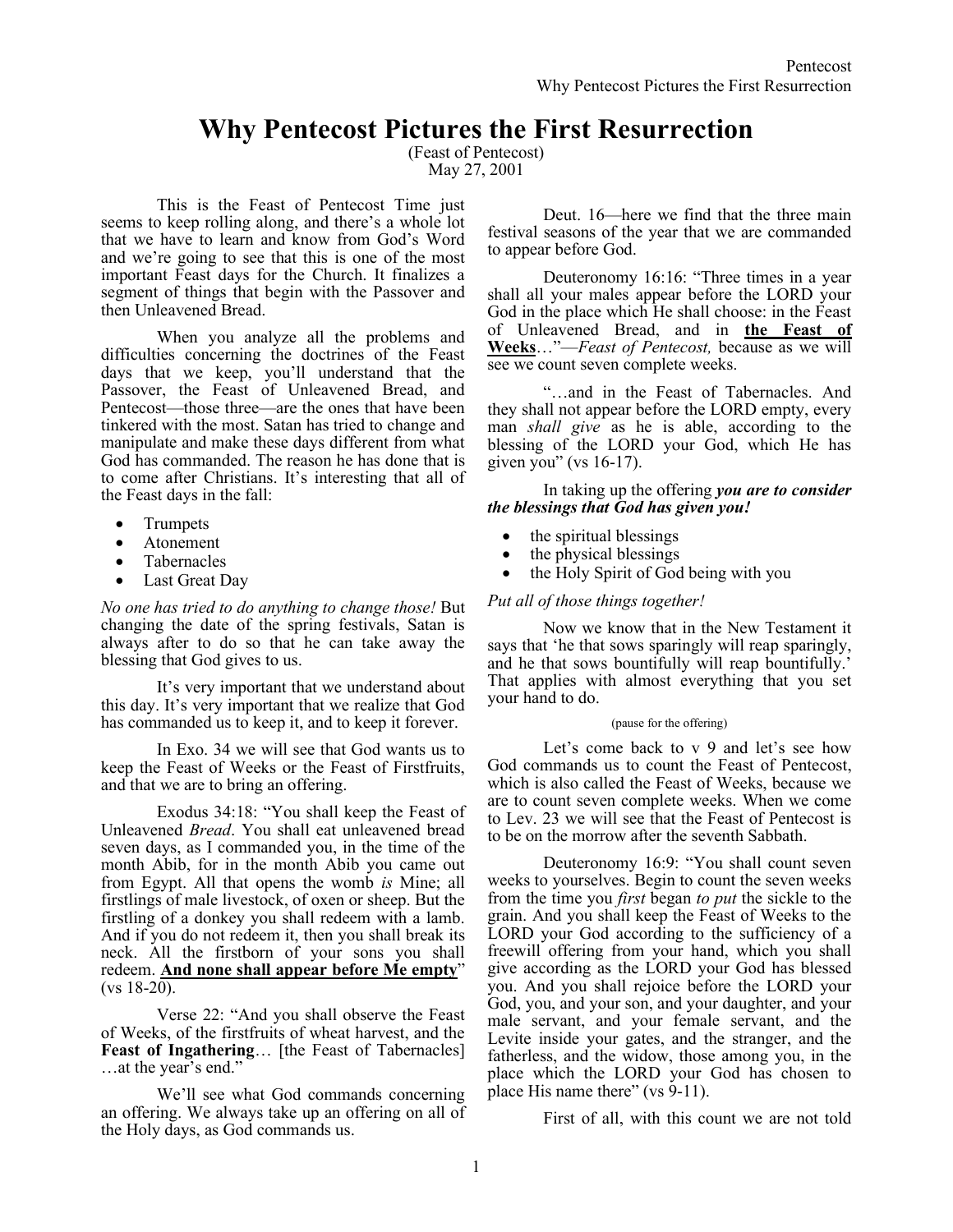*when* the day is that you begin, and we are not told about the  $50<sup>th</sup>$  day. Therefore, this part of counting unto the Feast of Weeks, or Pentecost is only partial. So, we need to go to Lev. 23 to get the full beginning and the ending of it where it gives us the complete understanding of the counting.

Leviticus 23:9: "And the LORD spoke to Moses, saying, 'Speak to the children of Israel and say to them, "When you have come into the land, which I give to you, and shall reap the harvest of it, then you shall bring *the premier* sheaf of the firstfruits…"'" (vs 9-10)—*which is the first of the firstfruits!* 

That's an important thing to God concerning everything of the *firstfruits harvest!.* The firstfruits in counting toward Pentecost is the firstfruits of the grain harvest. There may be other things that ripen in between the time of the beginning of the grain harvest and all the way down through summer and into fall and the final harvest, and all of those firstfruits are also to be brought to God. But the grain harvest is a special one because this depicts in the New Testament, as we saw yesterday, that the plan of God is like a harvest.

"…*the premier* **sheaf** of the firstfruits of your harvest to the priest" (v 10)—*and he is to do something with it!*

Verse 11: "And he shall wave the sheaf before the LORD to be accepted for you. **On the next day after the Sabbath**… [the first day of the week during the Days of Unleavened Bread] …**the priest shall wave it**."

Later we will see that pictures the acceptance of Jesus Christ as the First of the firstfruits. Let's see that God says that we are to be diligent in bringing the first of the firstfruits because that is special to God. That is the same importance to God as it is with the firstborn, because that is the very first of the creation that God has given.

Exodus 22:29: "You shall not delay *to offer* the first of your ripe fruits and of your vintage. You shall give the firstborn of your sons to Me. Likewise you shall do with your oxen *and* with your sheep; it shall be with its dam seven days. **On the eighth day you shall give it to Me**" (vs 29-30).

This is where, I think, that from the last Passover of Jesus Christ that they had a lamb eightdays-old, which was a firstborn male, so that the Passover could be accomplished very quickly because of the events that had to take place that night. Let's see how this day was conducted how we are to count it:

Leviticus 23:14: "And you shall eat neither bread, nor parched grain, nor green ears until the same day, until you have brought an offering to your God. *It shall be* a statute forever throughout your generations in all your dwellings. And you shall count to you beginning with the next day after the Sabbath, beginning with the day that you brought the sheaf of the Wave Offering; seven Sabbaths shall be complete" (vs 14-15).

This gives us a continuation from Passover, seven days of Unleavened Bread with the Wave Sheaf Offering being the first day of the week during Unleavened Bread. It connects them all by counting. None of the other Feasts of God are connected in the same way. This is going to be important when we understand some of the fulfillments in the New Testament. This means that these are all together and there is a finality that occurs on the  $50<sup>th</sup>$  day.

Verse 16: "Even unto the day after the seventh Sabbath you shall number fifty days. And you shall offer a new grain offering to the LORD."

It is going to be new, and this is going to be different. We will see why it is different and the significance of it when we get to the New Testament. The meal offering is made out of the grain.

Verse 17: "You shall bring out of your homes two wave loaves of two tenth parts. They shall be of fine flour. They shall be baked with leaven..."

The only other offerings that there was leaven allowed was in the peace offering. But this is special. Notice what it says concerning these loaves. These are the firstfruits unto the Lord. Tie that in with v 10 where the first of the firstfruits was waved on the morrow after the Sabbath, or the  $1<sup>st</sup>$  day of the week during the Feast of Unleavened Bread. Then you count forward 50 days. That's why 7 weeks is not enough. You have to come to the day *after* the Sabbath.

Let's understand something very clearly: It begins on the  $1<sup>st</sup>$  day of the week and it ends on the 1<sup>st day</sup> of the week. Monday is not the day after the Sabbath. It's the 2<sup>nd</sup> day after the Sabbath. The whole problem concerning a Monday Pentecost could have been solved clear back in 1952, but unfortunately we had to live with that error.

*So, the error caused us a lack of understanding!* A lack of realizing that the Day of Pentecost really in fact is the Feast day which pictures the first resurrection.

- the Passover pictures the death of Christ
- the 1<sup>st</sup> day of Unleavened Bread pictures Christ being put into the tomb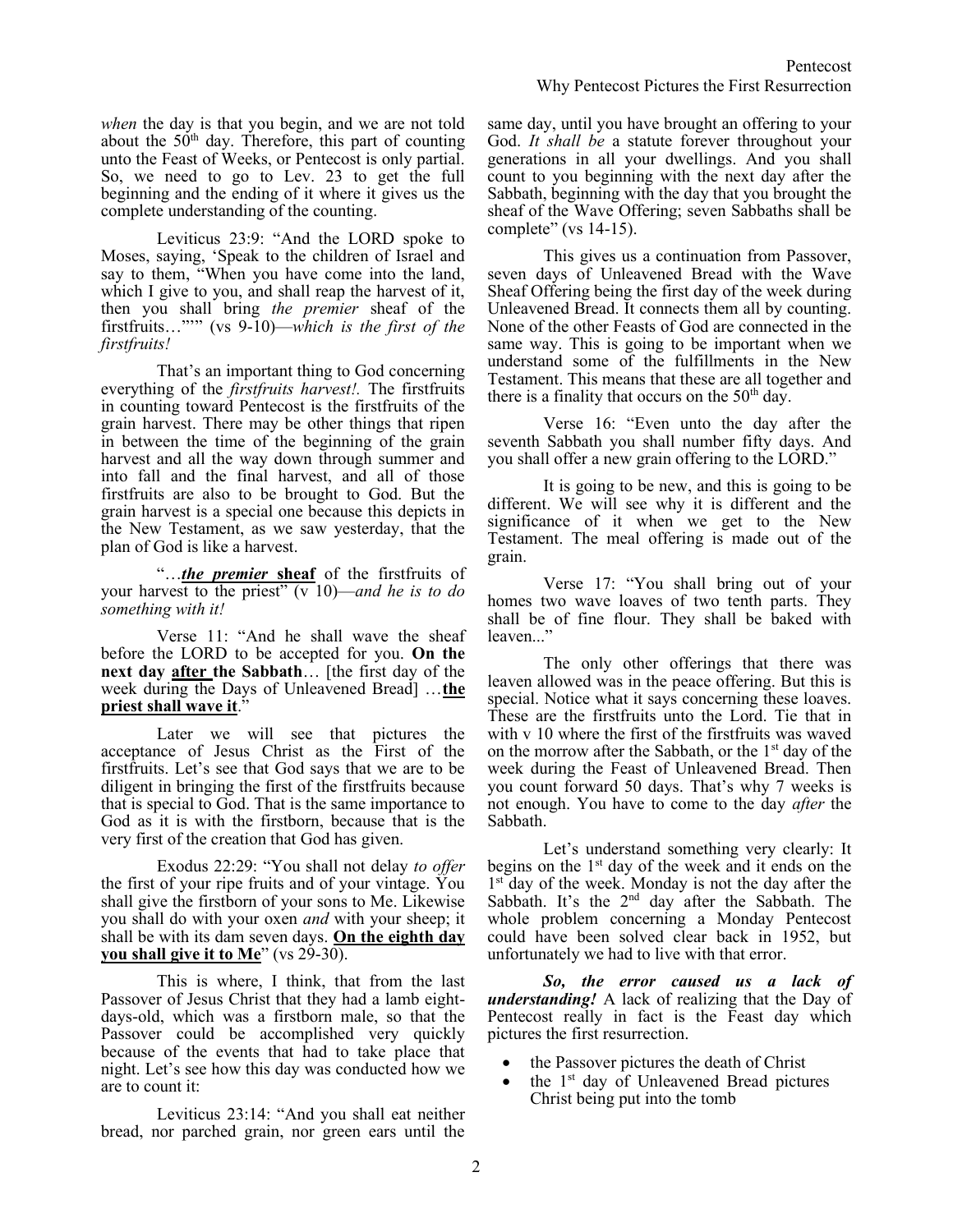- Pentecost Why Pentecost Pictures the First Resurrection
- His death applies to our lives to forgive our sins.

*At the end of the Sabbath He is resurrected, then*: • He ascends on the  $1<sup>st</sup>$  day of the week

#### *From there being the First of the firstfruits all the rest is connected down to Pentecost!*

We have this unusual offering of the two loaves, and they are leavened. They are the firstfruits unto the Lord. Now we'll come back to that in just a little bit, especially when we get to the New Testament and we'll understand why.

But suffice to say that *these two loaves* and I think that we've always been correct in understanding this—*represent those who will be in the first resurrection* from the Old Testament and those who will be in the first resurrection from the New Testament. The form of these loaves is different.

Let's understand something concerning leaven. Leaven only represents sin during the Feast of Unleavened Bread. These leavened loaves represent something very special to God, because they are called the firstfruits unto the Lord. Then He goes ahead and continues and gives all the offerings that they were to offer that day.

Verse 20. "And the priest shall wave them…"

They shall be accepted of God. Now in the same way that the first of the firstfruits was waved and accepted, now we come to the two loaf breads made with leaven:

Verse 20: "And the priest shall wave them with the bread of the firstfruits, a Wave Offering before the LORD, with the two lambs. They shall be Holy to the LORD for the priest. And you shall proclaim on the same day... [the  $50<sup>th</sup>$  day] ...that it may be a Holy convocation to you. You shall do no servile work *therein. It shall be* a statute forever in all your dwellings throughout your generations" (vs 20-21).

There is the counting of the Feast of Pentecost and that's what Pentecost means:  $50<sup>th</sup>$ . So, the  $50<sup>th</sup>$  day is important for us to understand.

Let's see how God applied this to Israel. Let's see that Israel was called *firstfruits unto God!* Then we will see also how, when we come to the New Testament, it applies to the New Testament Church.

Jeremiah 2:3: "'Israel *was* Holiness to the LORD, and the firstfruits of His increase… [apply this spiritually; the Church is *spiritual* Israel] …All that devour him shall be held guilty; evil shall come on them,' says the LORD…. [Jeremiah says]: …Hear the Word of the LORD, O house of Jacob, and all the families of the house of Israel. Thus says the LORD, 'What injustice have your fathers found in Me, that they have gone far from Me and have walked after vanity, and have become vain?"" (vs 3-5).

Then God goes to show and expound upon why it was that they left God. After all they were the firstfruits, and they were to have the blessing of the firstfruits and also the firstborn.

In another place, God calls Ephraim His firstborn, showing that Ephraim would have a prominent position through the plan of God in working out the things on earth and fulfilling the promises given to Abraham. Ephraim had a very definite powerful part in that.

Now let's look at the example of Jesus Christ, and understand that God always uses His Holy Days for a profound purpose. Let's remind ourselves once again, as I covered yesterday, that the Ten Commandments were given on the Day of Pentecost. In Luke 4 we find where Pentecost is named as the day of the weeks, which is a very peculiar and interesting thing in the way that it has been written.

Luke 4:16: "And He came to Nazareth, where He had been brought up; and according to His custom, He went into the synagogue on the Sabbath Day and stood up to read."

This was a special Sabbath Day. This Sabbath Day was actually the Feast of Weeks, or the Feast of Pentecost. There is a special message that was brought. Just like the Ten Commandments were given on Pentecost, now with Jesus' first Pentecost in His ministry He had some very profound things to bring out. Notice what He did:

Verse 17:" And there was given Him *the* book of the prophet Isaiah; and when He had unrolled the scroll, He found the place where it was written, '*The* Spirit of *the* Lord *is* upon Me…'" (vs 17-18).

Let's stop here and just rehearse a couple of things that are important. When the Ten Commandments were given, God was on Mt. Sinai and there was the trumpet blowing, and the wind, and the earthquake, and the terrible darkness. Very profound and important thing happened. That is reflective of the Spirit of God. But God did it in such a way that He wanted to impress the children of Israel that He was God and that there was none other.

Now when we come to the New Testament and this part of the ministry of Christ with His very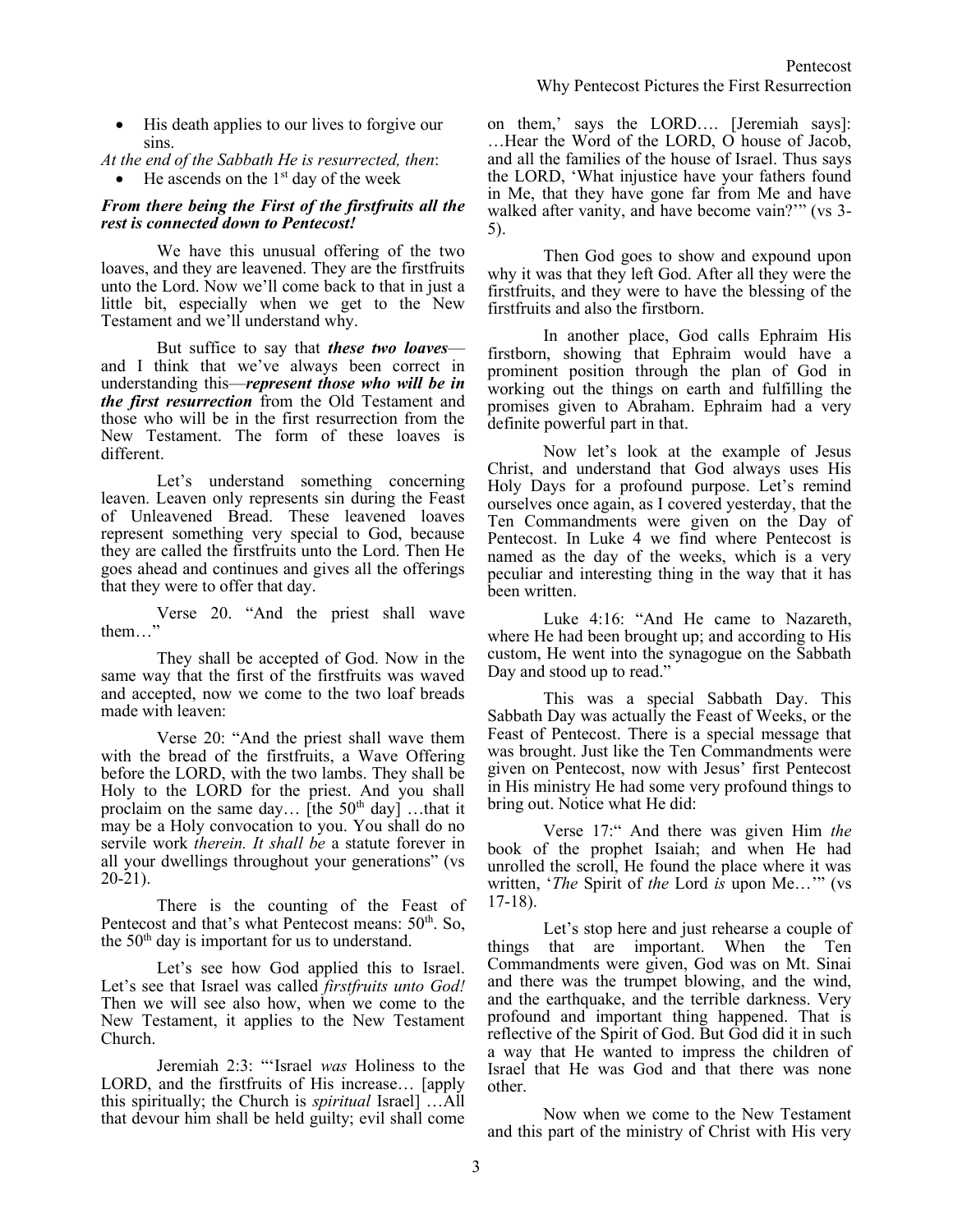first Pentecost that He keeps, let's see the message that is given. It has to do with the Spirit of the Lord, which is also a prophecy of what was going to happen on the Day of Pentecost when the Church began, as we'll see a little later in Acts 2.

Verse 18: *The* Spirit of *the* Lord *is* upon Me; for this reason, He has anointed Me to preach the Gospel…"

That's precisely what the apostles did on the Day of Pentecost when the Holy Spirit was given. Let's look at the parallels here. It's very interesting.

"…preach the Gospel to *the* poor; He has sent Me to heal those who are brokenhearted, to proclaim pardon to *the* captives and recovery of sight to *the* blind, to send forth in deliverance those who have been crushed **to proclaim** *the* **acceptable year of** *the* **Lord**" (vs 18-19).

Now it's a very interesting thing that He did at this point, because it says:

## Verse 20: "And **after rolling up the scroll**  *and* **delivering** *it* **to the attendant, He sat down**…"

Let's read it where He read that part from the book of Isaiah. He stopped at a very profound place. There was a reason for it, because it goes from the Feast of Weeks immediately into the time that is designated leading up to the Feast of Trumpets.

Isaiah 61:1: "The Spirit of the Lord GOD *is* upon Me because the LORD has anointed Me to preach the Gospel to the poor; He has sent Me to bind up the brokenhearted, to proclaim liberty to the captives, and the opening of the prison to those who are bound."

You can liken this also to those who are demon possessed who have been bound by Satan the devil, and so forth.

Verse 2: "**To preach the acceptable year of the LORD** and the day of vengeance of our God; to comfort all who mourn." *Jesus stopped right in the middle of a sentence*:

Luke 4:19: "**To proclaim** *the* **acceptable year of** *the* **Lord**"—*then He closed up the book and He sat down!*

Isaiah 61:2: "…and **the day of vengeance of our God**…"

This is expressed in *the seven last plagues, and that takes place after the Feast of Pentecost!* The Feast of Pentecost has to occur first *before* the "…day of vengeance…" takes place.

"…to comfort all who mourn; to appoint to those who mourn in Zion, giving to them beauty for ashes, the oil of joy for mourning, the mantle of praise for the spirit of heaviness; so that they might be called trees of righteousness, the planting of the LORD, that He might be glorified" (vs 2-3).

This is also then leading in and depicting a type of the resurrection, because to give beauty to ashes. You are beautified with:

- the glory of God
- the oil of joy for mourning
- the garment of praise for the spirit of heaviness

*So, you can liken that how you will feel when you are resurrected!*

Remember, this Sabbath Day in the Greek is called *the day of the weeks,* and that can only mean the Feast of Pentecost.

Luke 4:20: "And after rolling up the scroll *and* delivering *it* to the attendant, He sat down; and the eyes of everyone in the synagogue were fixed on Him. Then He began to say to them, 'Today, this Scripture is being fulfilled in your ears" (vs 20-21).

That's why He stopped and left off "…the day of the vengeance of God…" because it was not time yet to reveal the vengeance of God. That's for a later day, and that's for our time.

Let's see the Wave Sheaf Offering Day, beginning the count down to Pentecost. This is when Jesus was accepted of God the Father. He ascended to heaven and came back that very day. His sacrifice was accepted as the first of the firstfruits, the firstborn from the dead, and so forth. But here is the key to show us what occurred on that day:

John 20:16: "Jesus said to her, 'Mary.' Turning around, she said to Him, 'Rabboni'; that is to say, 'Teacher.' Jesus said to her, 'Do not touch Me, because I have not yet ascended to My Father. But go to My brethren and tell them that I am ascending to My Father and your Father, and My God and your God'" (vs 16-17).

This is also a prophecy of the closeness that we are going to be in the Family of God and to God the Father and Jesus Christ.

Verse 18: "Mary Magdalene came to the disciples, bringing word that she had seen the Lord, and that He had said these things to her. Afterwards, as evening was drawing near that day, the first *day* of the weeks… [very late in the day] …and the doors were shut where the disciples had assembled for fear of the Jews, Jesus came and stood in the midst, and said to them, 'Peace *be* to you.' And after saying this, He showed them His hands and His side" (vs 18-20). *Then they knew that it was Christ!*

That shows all of the events that took place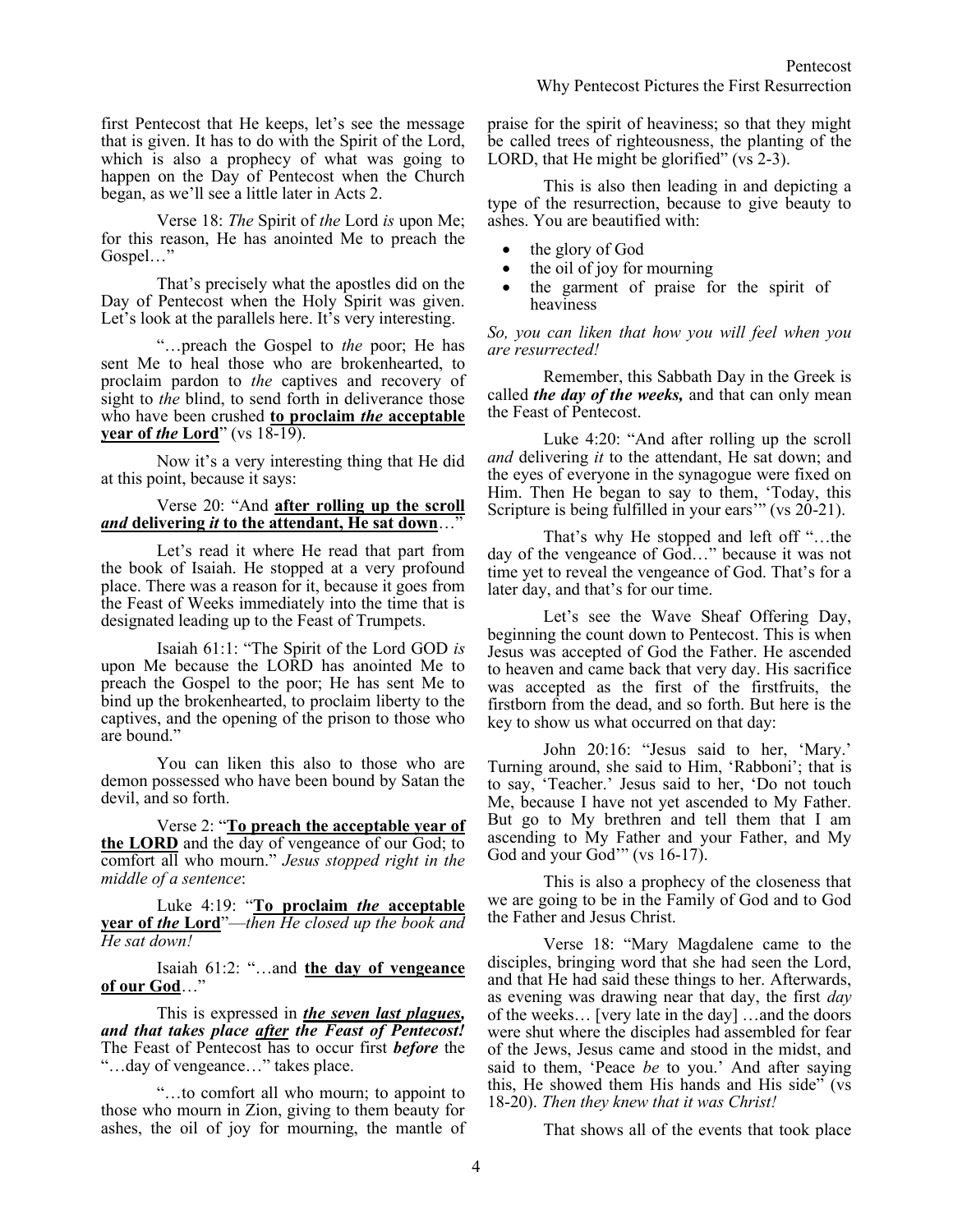on the 1<sup>st</sup> day of the count going toward Pentecost. Well the disciples then were able to see Jesus for 40 days, and the different miracles that He performed in the 40 days, then He ascended on the  $40<sup>th</sup>$  day. Let's see where Jesus is called the *firstfruits of them that sleep.*

#### 1-Corinthians 15:20: "But now Christ has been raised from *the* dead; **He has become the Firstfruit of those who have fallen asleep**."

He's the First of the firstfruits. We are called firstfruits, which becomes a very important thing for us to realize and understand, as well.

I know we've covered this before, but it's very interesting for us to put it all together and realize that the word of God, when it's put together in a proper way, tells us

- he whole story
- what God is doing
- how He is doing it

James 1:18: "According to His own will, He begat us by *the* Word of Truth, that we might be a kind of firstfruits of all His created beings."

We will see that Jesus is also called the Firstborn. And that has the same status as the First of the firstfruits; *Firstborn from among the dead!* That is so that we are also going to be in the Family of God as we will see. Someone has to be first, and Christ was.

Colossians 1:12: "Giving thanks to the Father, Who has made us qualified for the share of the inheritance of the saints in the Light."

God the Father is the One Who qualifies us. Salvation is a gift of God through His grace, which is a gift of God. Salvation cannot be earned, however no one will receive salvation if they don't obey God.

- you are *not saved in* your sins, you are *saved from* your sins
- you are *not justified* to sin, you are *justified from* your sins
- you *cannot earn* salvation

#### *But if you don't obey God you won't receive it!*

Let's continue on to show you why. What does salvation did when it started out in God calling us.

Verse 13: "Who has personally rescued us from the power of darkness and has transferred *us* unto the Kingdom of the Son of His love; in Whom we have redemption through His own blood, *even* the remission of sins; Who is *the* image of the invisible God, *the* Firstborn of all creation" (vs 1315).

A lot of people stop right there and say, 'See, Jesus was created. That's why He was the Firstborn.' *NO!* He was the firstborn of Mary, and He was also the Firstborn from among the dead, "…of all creation" doesn't refer to everything that God has created. This means *of those who were created by the process of being resurrected from the dead!* Being created in the character of Christ living our lives now, and at the resurrection then the final product is finished.

Verse 16: "Because by Him were all things created…"

If He's the Firstborn of every creation then He created Himself according to the next statement *IF* that were true. *But that's not correct!*

Verse 16: "Because by Him were all things created, the things in heaven and the things on earth, the visible and the invisible, whether *they be* thrones, or lordships, or principalities, or powers: all things were created by Him and for Him. And He is before all, and by Him all things subsist" (vs 16-17).

This means He existed before all things were created and all things are upheld and He keeps them going.

Verse 18: "And He is the Head of the Body, the Church; Who is *the* Beginning, *the* **Firstborn from among the dead**…"

That's the 'every creature' that it's talking about, *referring to those who will also be born from the dead at the resurrection!*

"…so that in all things He Himself might hold the pre-eminence" (v 18).

That's why Christ was resurrected at the end of the Sabbath during the Days of Unleavened Bread. That's why He was accepted of God the Father on the first day in the count to Pentecost. Because none of the rest of the creation of those that God is working in, all that He calls and gives His Spirit, will be complete until the resurrection. *That will take place on Pentecost!*

Let's look at some of the other verses here and see the things that we need to understand concerning this. We will see that we have the firstfruits of the Spirit. Let's come back and see that everything in this world today is waiting for that final Pentecost. Whether they know it or not, whether they realize it or not, it is waiting for that. God's plan is being completed. God's plan continues to go. Right now we have those who are faithful, who are dying in the faith. Please understand this: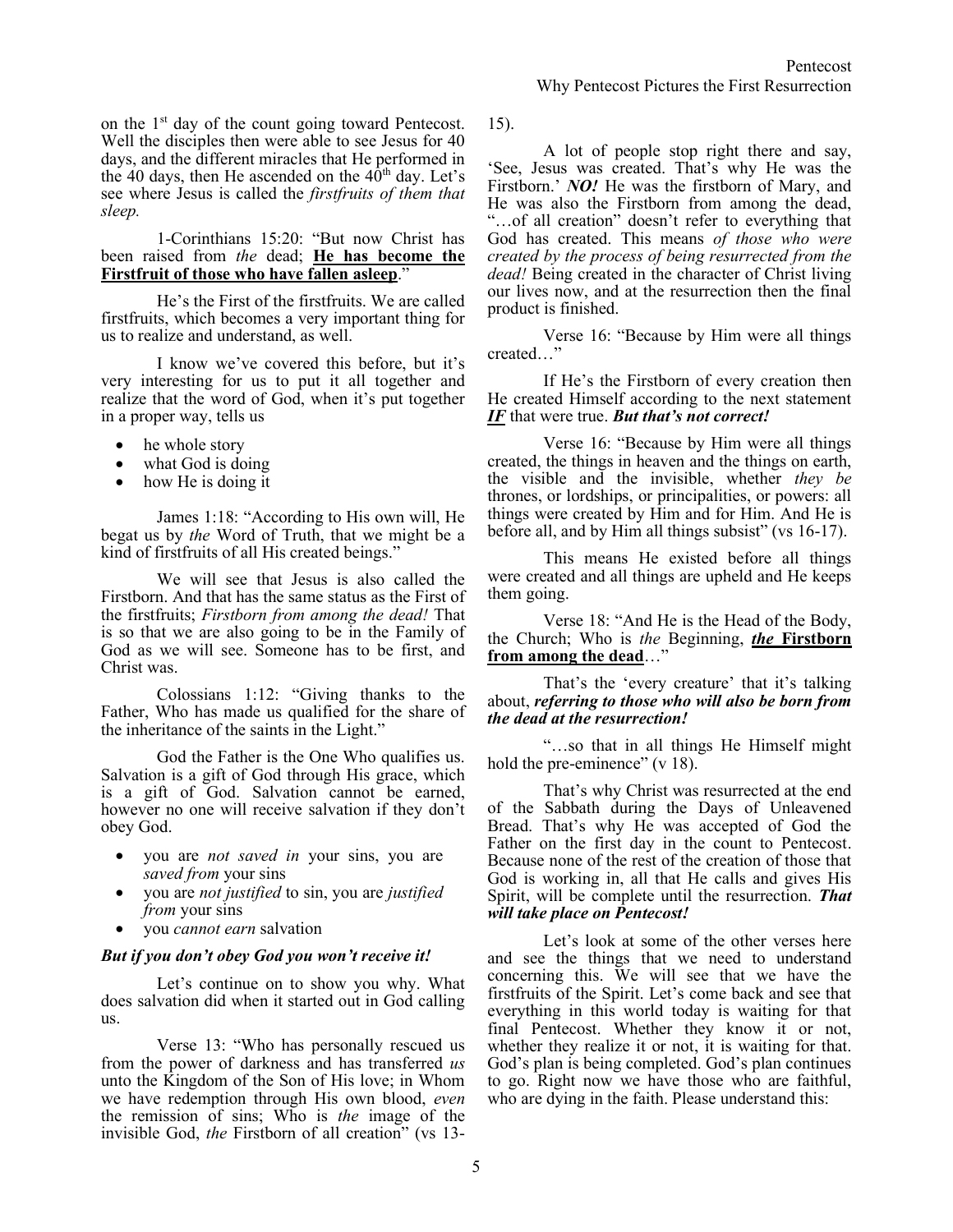#### *To die in the faith is an absolutely marvelous thing, because you have endured unto the end and nothing but good things wait for you!*

There will be quite a few, I am sure, who will die in the faith. This year all together since about this time last year— $2000-2001$ —we've had 10 brethren die in the faith. As we're going to see a little bit later on, Paul says he doesn't want us to weep and mourn, as those in the world who have no hope, because they died in the faith.

#### *The next moment, the next waking moment that they have they will be changed, they will be resurrected!*

They won't have to go through what the rest of us may have to go through, as we read some of the scriptures a little later, the events that are going to come on the earth. They are going to rest in their graves and wait for the call and they will come out of the grave and answer the call and be taken, as we will see, to meet Christ in the air and then be on the Sea of Glass.

Romans 8:17: "Now, if *we are* children, *we are* also heirs—truly, heirs of God and joint heirs with Christ—if indeed we suffer together with Him, so that we may also be glorified together with Him."

It's going to happen all at once. Christ the firstfruits, as we read, and then it says after that, *'those that are Christ's at His coming!'* God is going to make it happen that it will be all together.

Verse 18: "For I reckon that the sufferings of the present time *are* not worthy *to be compared* with the glory that shall be revealed in us."

Whenever you get discouraged and down, read that verse. Nothing to be compared to what that is going to be, because God is going to give to us, and add to us things that we cannot even think of, that we cannot even imagine. So, don't get focused down here on just a little anthill of the difficulties and problems in your own life. *Look up to God, look to Christ!* Read these Scriptures and see that even as the Apostle Paul said that this is just a life moment, *because*:

- you have a goal
- you have a purpose
- God has a plan for you
- God has use for you

Verse 19: "For the earnest expectation of the creation itself is awaiting the manifestation of the sons of God." The world doesn't know it, and many Christians don't know it. The world is waiting for you. Waiting for Christ, and so are we. Waiting for you, all the sons of God.

Verse 20: "Because the creation was subjected to vanity, not willingly…" *Didn't run up to God and say:*'O God, make me vain.'

That just happens because we're human beings; we're weak. God made us incomplete. That's why we need the Spirit of God to be completed in our minds and hearts, and we need the resurrection to be completed in our existence.

"…not willingly, but by reason of Him who subjected *it* in hope, in order that the creation itself might be delivered from the bondage of corruption into the freedom of the glory of the children of God" (vs 20-21).

Now, at the resurrection, after we come back to the earth with Christ, we are going to start the glorious reign of Jesus Christ. It's going to be the liberty of the children of God. We are going to teach everyone

- God's way
- God's plan
- God's Holy days
- God's Sabbath
- God's way of life

As we will see when we come to the Day of Atonement, *Satan is going to be put away!* I'll guarantee you one thing, you can never *ever, ever, ever* get rid of sin until Satan is put away.

Verse 22: "For we know that all the creation is groaning together and travailing together until now."

I just wonder what it would be like if you had some sort of special microphone that you could suspend in space someplace and it could just in one day go around and pick up all the screams, crying, groaning and moaning, and just all the sounds of death that take place because of the vanity of human beings. Play that all at once; it would be a little overwhelming. That will give you an idea of what the creation is going through.

Verse 23: "And not only *that*, but even we ourselves, who have the firstfruits of the Spirit…"

We have it through the begettal, through the laying on of hands after baptism. That is the firstfruits of the Spirit.

"…also groan within ourselves, awaiting the sonship—the redemption of our bodies" (v 23). *In other words, the final thing that we're going to receive!*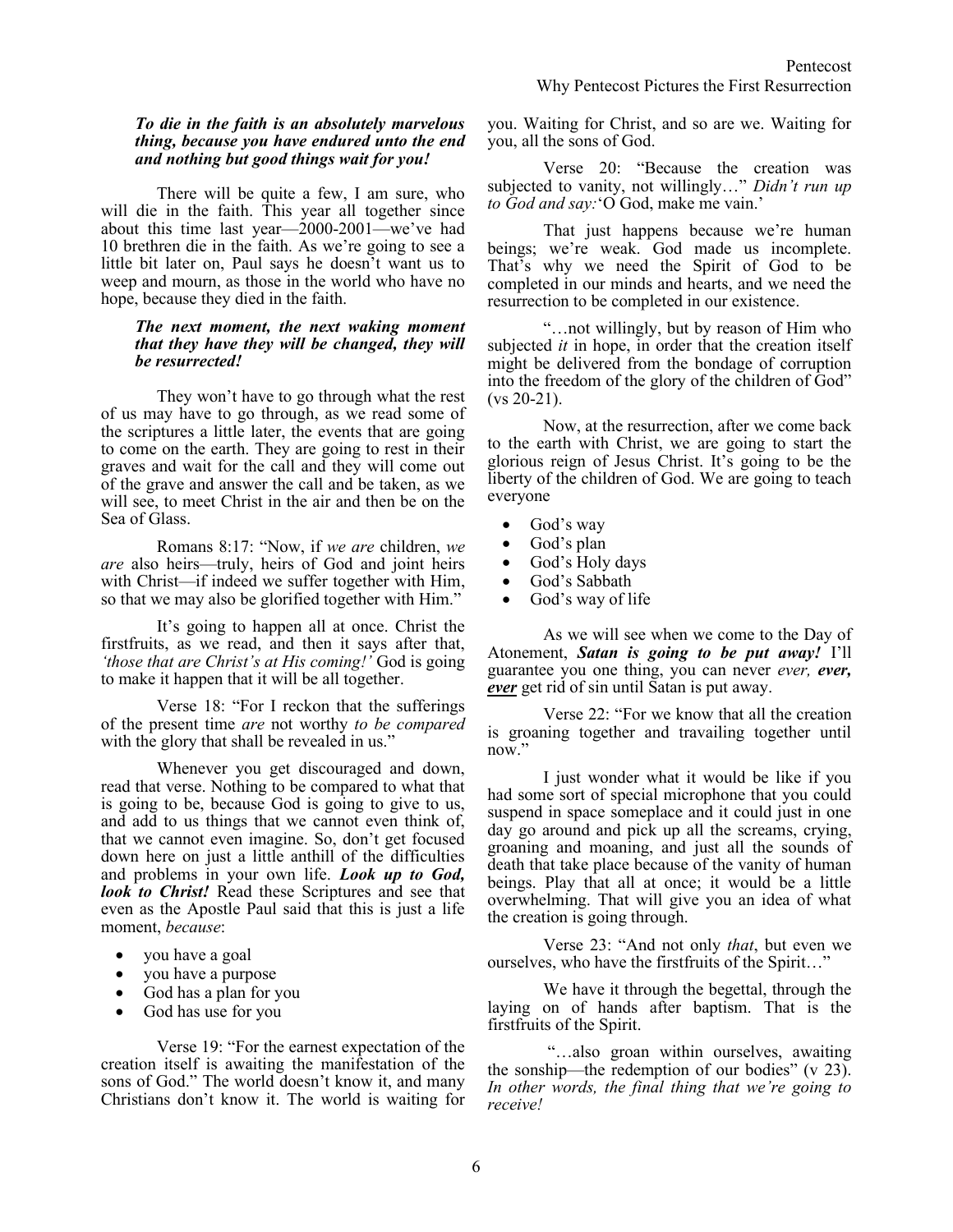We will see that what we have is *the earnest, the down payment, the beginning!* God promises, and we will see that we have two immutable things that are a promise from God that we will be in the resurrection. First one is the Holy Spirit.

Ephesians 1:12: "that we might be to *the* praise of His glory, who first trusted in the Christ; in Whom you also trusted after hearing the Word of the Truth, the Gospel of your salvation; in Whom also, after believing… [not before, but after] …**you were sealed with the Holy Spirit of promise,** which is *the* earnest of our inheritance…" (vs 12-14).

That means it's the down payment. God has given us that as the down payment toward the final purchased possession.

"…until *the* redemption of the purchased possession, to *the* praise of His glory" (v 14).

Let's our focus in on what God is doing, so that we can realize how this Day of Pentecost is going to be so important. It finishes 50 days. It brings to a conclusion the first part of God's plan that He has been working out since the creation of the world. Think about that.

- you have part in that
- you have God's Holy Spirit
- you have that to look forward to.

*This Day of* Pentecost is a great and a marvelous thing for us!

Romans 8:24: "For by hope we were saved… [the hope of the resurrection] …but hope that is seen is not hope; for why would anyone still be hoping for what he sees?"

If you are now a spirit being with glory and honor such as Christ is, why are you waiting to be clothed with that spiritual body? It would be nonsense, wouldn't it? *But***:**

- that's our hope
- that's what we're waiting for

Verse 25: "But if we hope for what we do not see, we ourselves wait for it with patience. Now, in the same way also, the Spirit is conjointly helping our weaknesses…" (vs 25-26).

That's what infirmity means, weaknesses, not just our sicknesses. We look at infirmities as a sickness, but our weaknesses are not sickness, that is a health problem.

"…because we do not fully understand what we should pray for, according as it is necessary…: (v 26)—*because we're weak!* That's why our hearts need to be right in prayer before God!

## "…but **the Spirit itself makes intercession for us with groaning that cannot be expressed** *by us*" (v 26).

In other words, God is so great with the Spirit that He's given us that when we pray and we pour our hearts out to God the Holy Spirit in us is *making intercession to God the Father, bringing the true intent of our heart, true intent of our prayers!* All the silly little things that bother us mentally when we're praying are all filtered out.

You might liken it unto, those of you who are used to electronics, when you have sound you have a filter, which filters out all the extraneous noise. Now you might not have all the filter on the noise here because there's a little construction work going on behind us, and so because of that in our open air studio you can hear the highway behind us. So if you hear some cars roaring behind us, just know that that's not the groaning of the Spirit, it's just the groaning of cars as they go by.

Verse 27[transcriber's correction]: "And the One Who searches the hearts comprehends what the strivings of the Spirit…"

In other words, the Spirit of God is going to communicate back to God what is in your heart, and what is in your mind.

"…*are* because it makes intercession for *the* saints according to *the will of* God. And we know…" (vs 27-28).

Keep this in mind. We've gone over this verse how many times? But let's see the importance of it in the context as we come down to what it's going to be with Christ Who is the Firstborn.

Verse 28: "And **we know**…"—*this is something you have to always keep in mind!*

In the short term it's difficult. In the long term when you've gone through it and you look back, then you have 100% hindsight, 20/20 vision, and then you know. But what you have to do is realize it even in the middle of the difficulty, even when it looks like it's getting darker instead of lighter.

Verse 28: "And **we know that all things work together for good to those who love God, to those who are called according to** *His* **purpose.**"

*IF* you love God, you've been "…**called according to** *His* **purpose**." He's going to work that purpose out in your life and everyone of the saints that He has called. He's been doing that since the time of the Day of Pentecost right on down.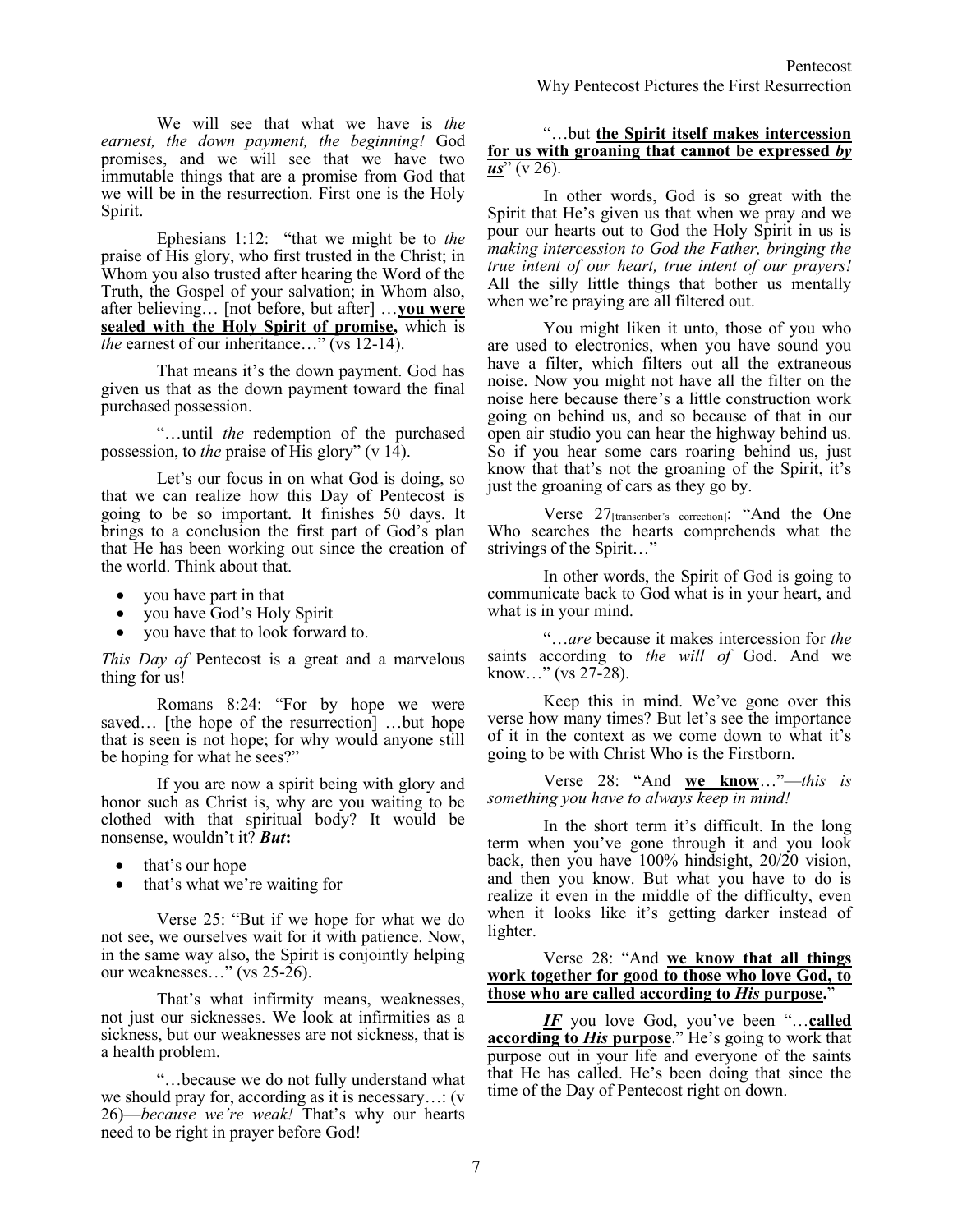Verse 29: "Because those whom He did foreknow He also predestinated *to be* conformed to the image of His own Son, that He might be *the* Firstborn among many brethren." *That's all going to be remembered!*

On the first of counting to Pentecost Jesus told Mary Magdalene to go to *'My brethren and say unto them, I go to My God and your God, and My Father and your Father.'* "…Firstborn among many brethren…" and there we have it.

*Here's a guarantee,* v 30: "Now, whom He predestinated …"

Once God calls you, you receive the Holy Spirit of God, you are predestined to be in the Kingdom of God if you are faithful unto the end.

"…these He also called; and whom He called, these He also justified; and whom He justified, these He also glorified" (v 30). *That's the end result of our inheritance!*

Now let's look at the other guarantee. The first guarantee is the Spirit of God. You have to know that you have the Spirit of God. The second guarantee is so obvious that we don't even realize it.

1-Cor.15 is a very long chapter, but it's only about three sentences the way that Paul writes. I mean Paul would have flunked English. But nevertheless:

1-Corinthians 15:42: "So also *is* the resurrection of the dead…. [this is what we're talking about] …It is sown in corruption… [we all get old and weak and die] …it is raised in incorruption. It is sown in dishonor; it is raised in glory. It is sown in weakness; it is raised in power. It is sown a natural body; it is raised a spiritual body. **There is a natural body, and there is a spiritual body**" (vs 42-44).

Those who have been born again have a spiritual body. So no one in the flesh has been born again. Born again means *raised from the dead and to receive a spiritual body!*

Verse 45: "Accordingly, it is written, 'The first man, Adam, became a living soul; the last Adam *became* an ever-living Spirit.' However, the spiritual *was* not first, but the natural—then the spiritual. The first man *is* of the earth—made of dust. The second Man *is* the Lord from heaven. As *is* the one made of dust, so also *are all* those who are made of dust; and as *is* the heavenly *One*, so also *are all* those who are heavenly" (vs 45-48).

Here's the guarantee; remember that the first guarantee is you have the Spirit of God. Second guarantee is right here:

Verse 49: "And as we have borne the image of the *one* made of dust…" *Just give yourself a hug; that's your image of the earthy!* 

- Do you have it? *Yes! That's a guarantee you will be in the resurrection if you're faithful unto the end!*
- How about that? *You're constantly walking around with a guarantee that you're going to be in the resurrection!*

## *If you never thought of it that way before, that's the way it is!*

Verse 49: "And as we have borne the image of the *one* made of dust, we shall also bear the image of the heavenly *One*. Now this I say, brethren, that flesh and blood cannot inherit *the* Kingdom of God…" (vs 49-50).

For people to say that we're in the Kingdom of God now is ridiculous. I don't say use the hatpin trick; I say use the wall trick. Walk through the wall like Jesus did, then we'll know you're spiritual. Otherwise you're still physical and you're bearing the image of the earthy, which you are.

"…nor does corruption inherit incorruption. Behold, I show you a mystery: we shall not all fall asleep… [that means be dead in the grave] …but we shall all be changed" (vs 50-51).

Let's stop and think about this. We shall be changed. Let's understand that that has to do with the two wave loaves that were made with leaven. We've already covered it in Lev. 23, so let's go to Matt. 13 and see that there is a good use of leaven, because remember only during the Days of Unleavened Bread is leaven a type of sin.

Matthew 13:33—*here it shows a good use of leaven*: "Another parable He spoke to them: 'The Kingdom of Heaven is compared to leaven…"

In this case leaven cannot be sin because the Kingdom of God is not likened unto sin. It's the exact opposite; it's righteousness. Let's look at what happens here.

"…which a woman took and hid in three measures of flour… [she took the leaven and hid it in there] …until all was leavened."

This is exactly like the operation of the Spirit of God where then we become wholly changed. What happens when you make bread and you put leaven in it, compared to unleavened bread?

- when you put the leaven in it, it rises
- when you bake it, it is changed

That's why on Pentecost those two loaves are waved. One signifying those who enter into the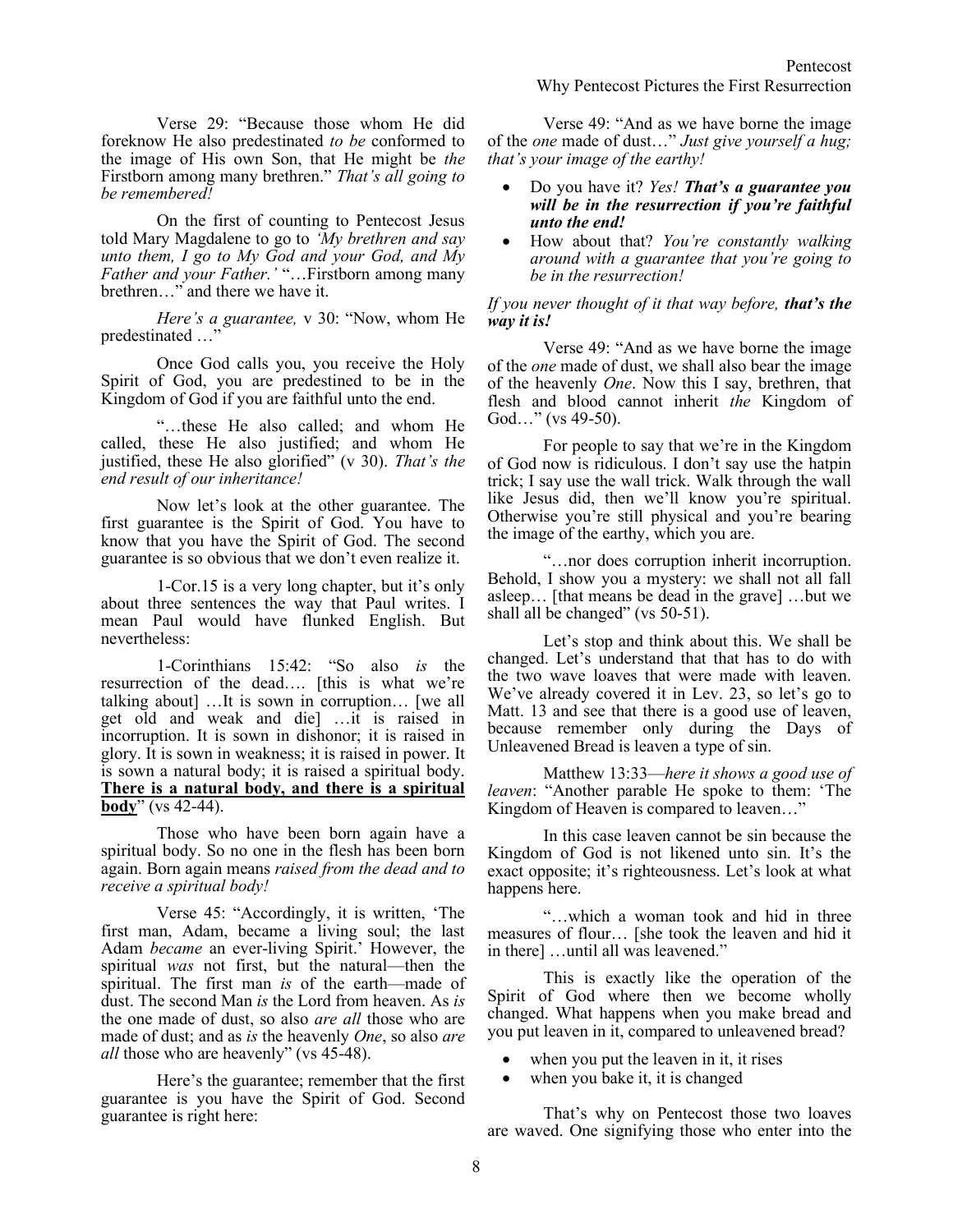Kingdom of God from the time of the patriarchs down through the Old Covenant. The other one symbolizing those who enter the Kingdom of God by the resurrection; we shall be changed, *permanently!* Just like a loaf of bread when it is leavened and baked is permanently leavened. That is, until you eat it. Of course, all parables break down in their actual fulfillment.

What's going to happen? *Christ is going to make it occur!* That's the whole hope of this day, the Day of Pentecost.

1-Corinthians 15:53: "For this corruptible must put on incorruptibility, and this mortal must put on immortality. Now, when this corruptible shall have put on incorruptibility, and this mortal shall have put on immortality, then shall come to pass the saying that is written: 'Death is swallowed up in victory'" (vs 53-54).

*At the resurrection that is going to be a victory!* Look at it this way. If you die in the faith, which you should, you are an overcomer. You have been victorious and waiting now for the resurrection.

We will see what Paul said concerning this. Very profound. Very, very absolutely important for us to understand. This needs to be the way we look at things. Our attitude, our view, you see. Please understand that all the difficulties of the past you cannot change. If you haven't learned the lessons from them, then indeed they were in vain. God does not want us to dwell on the past, except for the lessons that we have learned. He wants us to have the same attitude as the apostle Paul had right here:

Philippians 3:7: "Yet, the things that were gain to me… [it doesn't matter what it was in the world, whatever the gain was] …these things I have counted *as* loss for the sake of Christ. But then truly, I count all things to be loss for the excellency of the knowledge of Christ Jesus my Lord; for Whom I have suffered the loss of all things, and count *them* **as dung**…" (vs 7-8).

That's 'skubalon'; just a pile of manure out there. Paul understood the glory that was going to come. Even the greatest thing that you can have on this earth is not even worthy to be compared to anything that God is going to give you at the resurrection.

"…that I may gain Christ and may be found in Him, not having my own righteousness, which *is derived* from law, but that *righteousness,* which *is* by *the* faith of Christ, the righteousness of God *that is* based on faith" (vs 8-9).

- that is a *spiritual* righteousness
- the imputed righteousness

• the righteousness with God's Laws written in your heart and mind

Verse 10: "That I may know Him… [truly know Him face-to-face] …and the power of His resurrection, and the fellowship of His sufferings, being conformed to His death."

Paul persecuted the Church so wickedly and caused people to be put to death, that he said *'if my life can be made conformable to His death.'*

Verse 11: "If by any means I may attain unto the resurrection of the dead."

That is our attitude! That's what we need to do. We are looking for the resurrection of the dead, and nothing else counts. Now that's the way we have to look at it

Verse 12: "Not as though I have already received, or have already been perfected…"

- we're all weak
- we all have faults
- we all have difficulties

*We haven't been perfected, yet!* That perfection does not come until the resurrection.

"…but I am striving, so that I may also lay hold on that for which I also was laid hold of by Christ Jesus. Brethren, I do not count myself as having attained; but *this* one thing *I do*—forgetting the things that are behind… [that's what you need to do] …and reaching forth to the things that are ahead" (vs 12-13).

That's what we need to do. What was yesterday is already done. You can't change yesterday. Don't destroy tomorrow by bringing in the problems of yesterday and today. Every day is a new day. Every day has a new set of problems, but we keep going forward and:

"…forgetting the things that are behind, and reaching forth to the things that are ahead, I press… [he works at it] …toward *the* goal for the prize of the high calling of God in Christ Jesus" (vs 13-14).

Brethren, what God has given us is a high calling. The greatest calling that human beings could have: *To be in the first resurrection and be part of the harvest of the firstfruits!* That is an amazing thing to understand. Now you know why Satan wants to destroy these days, especially the Passover and Unleavened Bread, and Pentecost.

Here's the key. You may not be perfect in the flesh but with the Spirit of God within you here he shows you how to have a perfect attitude.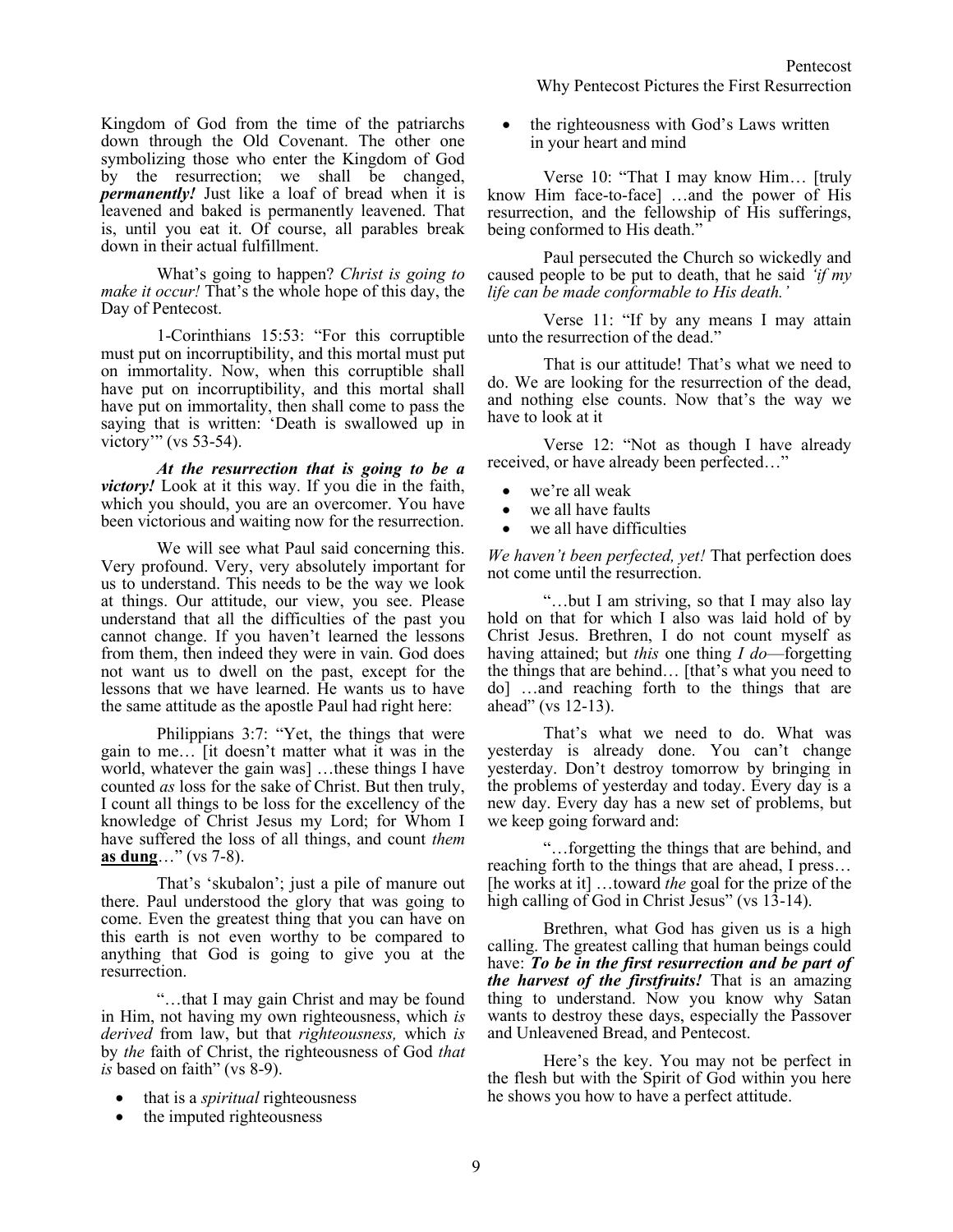Verse 15: "So then, let as many as *be* perfect be of this mind. And if *in* anything you are otherwise minded, God will reveal even this to you."

So you can repent! God is the One Who'll lead you to repentance. That's a tremendous promise.

Verse 16: "Nevertheless, *in regard* to that which we have attained, let us walk by the same rule, let us be of the same mind. Brethren, be imitators together of me, and bear in mind those who walk in this way, as you have us *for* an example. For many walk *contrary*… [it happened in Paul's day, and it's happened in our day] …I have often told you *of* them, and I tell *you* now *with* weeping, *they are* the enemies of the cross of Christ" (vs 16-18).

Unfortunately, there are many today who have done the same thing. We hope and pray that somewhere down the road, *because as long as there is life there is hope* that they may change, that they may repent. But the further and further away they go the more entrenched into these things they become and the more difficult it is going to be for them.

Verse 19: "Whose end *is* destruction, whose god *is their* belly, and whose glory *is* in their shame; *for* they mind earthly things. But for us, the commonwealth *of God* exists in *the* heavens, from where also we are waiting for *the* Savior, *the* Lord Jesus Christ, Who will transform our vile bodies, that they may be conformed to His glorious body, according to the inner working of His own power, whereby *He is able* to subdue all things to Himself" (vs. 19-21). *That's what we are looking forward to with the resurrection!*

Now let's look and see how these things are accomplished. 1-Thess. 4 is talking about the resurrection. Then we will see how this applies to Pentecost and why it has to be on Pentecost. Let's understand something. The Feast of Trumpets is not a harvest Feast. The Feast of Trumpets is a war Feast. Only Pentecost is a harvest Feast. Everything we have read refers to it as a harvest. We saw how that the trumpet is blown on Pentecost.

1-Thessalonians 4:13: "But I do not wish you to be ignorant, brethren, concerning those who have fallen asleep, that you be not grieved, even as others, who have no hope. For if we believe that Jesus died and rose again, in exactly the same way also, those who have fallen asleep in Jesus will God bring with Him. For this we say to you by *the* Word of *the* Lord, that we who are alive and remain unto the coming of the Lord shall in no wise precede those who have fallen asleep" (vs 13-15)—*buried in the grave!*

*So, the first ones that are resurrected are those who are in the grave!* 

Verse 16: "Because the Lord Himself shall descend from heaven with *a* shout of command, with *the* voice of an archangel and with *the* trumpet of God… [not trumpets, but the trump of God] …and the dead in Christ shall rise first; then we who are alive and remain shall be caught up together with them in *the* clouds …" (vs 16-17).

Now the clouds are right close to the earth! Clouds do not go much higher than say, 40-50,000 feet tops. But most of them are below 20,000-feet. This is right in the atmosphere of the earth. When I talk about going to the Sea of Glass, we will see the Bible is not talking about you going to heaven. It's talking about you're going to be resurrected. The angels are going to carry you there!

- Where are you going to go?
- What are you going to do?

"…be caught up together with them in *the* clouds for *the* meeting with the Lord in *the* air ; and so shall we always be with *the* Lord" (v 17).

- $\triangleright$  Rev. 19—we come back to the earth
- $\geq$  Zech. 14—we come back to the earth

We'll kind of cross over a little bit what I covered on Day 49, but this is important for us to realize how it's going to happen, how it's going to come. We're living in those days and this society is getting prepared for it in their own way, and they don't even know it.

Matthew 24:23: "Then if anyone says to you, 'Behold, here *is* the Christ,' or, '*He is* there,' do not believe *it.*"

There have been many false Christ's down through time. At the end time there are going to be many more.

Verse 24: "For there shall arise false Christs…" So there's going to be a *Who's Christ?*  competition.

"…and false prophets, and they shall present great signs and wonders…" (v 24).

- *IF* they don't keep the commandments of God
- *IF* the Word of Truth is not in them

## *God didn't send them!*

It doesn't matter if they call fire down from heaven; Rev. 13 shows that the false prophet is going to be able to do:

"…in order to deceive, if possible, even the elect" (v 24).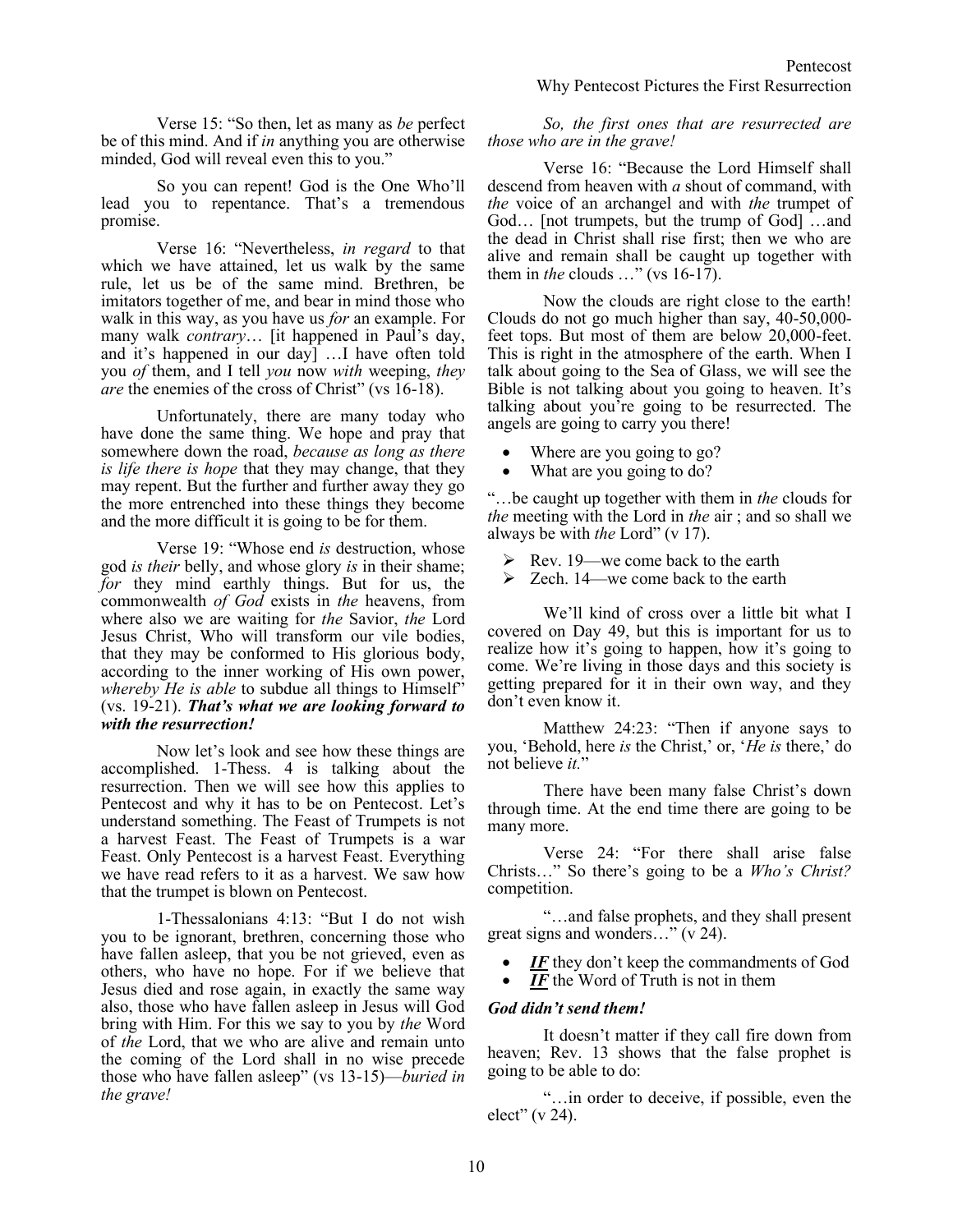Verse 25: "Behold, I have foretold *it* to you. Therefore, if they say to you, '*Come and* see! He is in the wilderness'; do not go forth. '*Come and* see! *He is* in the secret chambers'; do not believe *it*" (vs 25-26).

have ever seen in the history of the Church.

I think it is the Jehovah Witnesses say that Christ is in a secret office building somewhere in New York. I don't believe it, because none of them came this way. This is why we are not to believe it. When Christ returns it is going to be an awesome thing indeed.

Verse 27: "For as the light of day, which comes forth from *the* east…"

It's probably going to be an explosion of light, which will then look like it will condense down into what looks like another sun, or a meteorite coming toward the earth. Because it says:

"…which comes forth **from** *the* **east** and shines as far as *the* west…" (v 27).

The only way that could happen is if it's far enough out in space, and the earth is turning, that means you can see it coming. Now a couple of weeks ago I was watching on Discovery channel how they're preparing for meteorites that may hit the earth. So. they're going to think that this is a meteorite at first. Then they are going to think that this is an invasion from outer space, which it will be. That will be a true assessment. That there will be aliens, which will be true: *us!* But they are the aliens.

Verse 27: "For as the light of day, which comes forth from *the* east and shines as far as *the* west, so also shall the coming of the Son of man be." *So, that's how it's going to appear!* When will it appear?

Verse 29: "But immediately after the tribulation of those days, the sun shall be darkened, and the moon shall not give her light, and the stars shall fall from heaven, and the powers of the heavens shall be shaken. And then shall appear the sign of the Son of man in heaven; and then shall all the tribes of the earth mourn, and they shall see the Son of man coming upon the clouds of heaven with power and great glory" (vs. 29-30). *That's going to be something when that takes place!*

It's going to be an awesome event, brethren. Maybe we'll even live to see this. But if we do it's going to be such a shaking of the earth and the

heavens that it's just going to be mind-boggling. Rev. 6, it's talking about the sixth seal. That's when the heavens are going to roll back like a scroll. That's when it's going to be the big explosion of the light. Then it's going to look like a meteorite coming toward the earth.

Revelation 6:12: "And when He opened the sixth seal, I looked, and behold, there was a great earthquake; and the sun became black as *the* hair *of* sackcloth, and the moon became as blood; and the stars of heaven fell to the earth, as a fig tree casts its untimely figs when it is shaken by a mighty wind. Then *the* heaven departed like a scroll that is being rolled up, and every mountain and island was moved out of its place" (vs 12-14).

This refers to what it is back in Haggai 2 where it says, 'Once more the Lord is going to shake the heavens and the earth, and the dry land, and the seas.' *This is what it's going to be!*

Verse 15: "And the kings of the earth, and the great men, and the rich men, and the chief captains, and the powerful men, and every bondman, and every free *man* hid themselves in the caves and in the rocks of the mountains; and they said to the mountains and to the rocks, 'Fall on us, and hide us from *the* face of Him Who sits on the Throne, and from the wrath of the Lamb, because the great day of His wrath has come, and who has the power to stand?'" (vs 15-17).

Then as we come along in sequence we go through Rev. 7-10. Now let's come up to when the seventh trump sounds. Notice there are a lot of things that take place in there. I've explained this in the past, but this year I'm going to jump ahead of that.

Rev. 11—here is the trumpet; not trumpets. This is the *seventh trump*, which is the singular trumpet.

Revelation 11:15: "Then the seventh angel sounded *his* trumpet; and *there* were great voices in heaven, saying, 'The kingdoms of this world have become *the kingdoms* of our Lord and His Christ, and He shall reign into the ages of eternity.'" *This is when the resurrection takes place!* 

Verse 16: "And the twenty-four elders, who sit before God on their thrones, fell on their faces and worshiped God, saying, 'We give You thanks, O Lord God Almighty, Who is, and Who was, and Who *is* to come; for You have taken *to Yourself* Your great power, and have reigned. For the nations were angry, and Your wrath has come, and the time for the dead to be judged, and to give reward to Your servants the prophets, and to the saints, and to *all* those who fear Your name, the small and the great;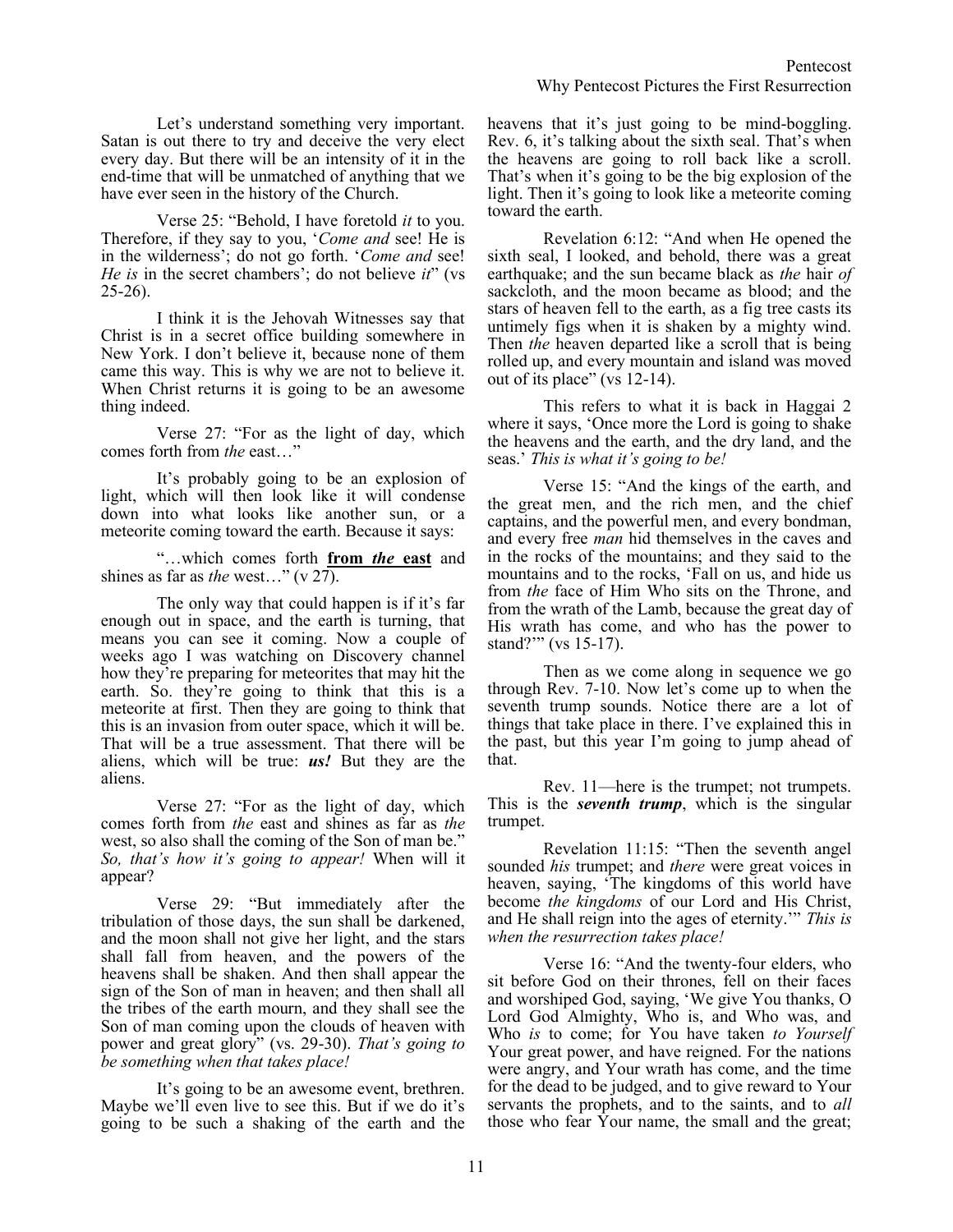and to destroy those who destroy the earth.' And the Temple of God in heaven was opened, and the Ark of His Covenant was seen in His temple; and there were lightnings, and voices, and thunders, and an earthquake and great hail" (vs 16-19). *This is when this takes place*:

Matthew 24:31: "And He shall send His angels with a great sound of a trumpet... [the  $7<sup>th</sup>$ trump] …and they shall gather together His elect from the four winds, from one end of heaven to *the* other."

He's going to gather them from the earth and bring them up and they will come, and we will see, to the Sea of Glass.

Revelation 14:14: "And I looked, and behold, a white cloud, and *one* like *the* Son of man sitting on the cloud…"

He's going to come in the clouds. That light is going to come down closer and closer to the earth. And then finally it's going to come to an area just above Jerusalem, and that's where the Sea of Glass will be. There He is in the clouds.

"…having a golden crown on His head; and in His hand *was* a sharp sickle. And another angel came out of the temple, crying with a loud voice to Him Who was sitting on the cloud, 'Thrust in your sickle and reap, because the time has come for You to reap; for the harvest of the earth is ripe.'…. [the harvest of the firstfruits is finished] …And He Who was sitting on the cloud thrust forth His sickle upon the earth, and the earth was reaped" (vs 14-16).

Notice the second harvest, because after the first harvest there's going to be a second harvest.

- $\triangleright$  verses 14-16 ties together with Rev. 15:1-4.
- ➢ verses 17-20 tie in with Rev. 15:5 all the way through to the end of Rev. 16.

*Now let's read about the other harvest*:

Verse 17: "Then another angel, who also had a sharp sickle, came out of the Temple that *is* in heaven"

The first one is the Son of man. He's going to do that resurrection. The second one is an angel.

Verse 18: "And out from the altar came another angel, who had authority over fire; and he called with a loud cry to the one who had the sharp sickle, saying, 'Thrust in your sharp sickle, and gather the clusters of the earth, because her grapes are fully ripe.'"

These are the wild grapes. Now, they were never in Christ. These are the vines that are for destruction.

Verse 19: "And the angel thrust his sickle into the earth, and gathered the vine of the earth, and cast *its fruit* into the great winepress of the wrath of God. And the winepress was trodden outside the city, and blood spewed out from the winepress as high as the horses' bridles, to the distance of a thousand six hundred furlongs" (vs 19-20).

That's going to be mighty deep with blood. It's really quite a thing that's going to take place. Let's see about the Sea of Glass:

Revelation 15:1: "Then I saw another sign in heaven, great and awesome: seven angels having the seven last plagues, for in them the wrath of God is filled up. And I saw a Sea of Glass mingled with fire..." (vs  $1-2$ ).

Now let's look at the Sea of Glass in two places. Let's come back here all the way to Exo. 24, and let's see that when God came down on the mountain and He told Moses to come up and eat with Him, we'll see what they saw. This was after the marriage covenant took place, which was a day or two after Pentecost when the Law was given. Likewise with the marriage of the Lamb and the Bride. It will take place after the resurrection, which will be after Pentecost.

Exodus 24:9: "And Moses went up, and Aaron, Nadab, and Abihu, and seventy of the elders of Israel. And they saw the God of Israel. And *there was* under His feet as it were a paved work of a sapphire stone, and as it were the heavens in clearness…. [another way of describing the Sea of Glass] …And upon the nobles of the children of Israel He did not lay his hands. Also they saw God, and ate and drank" (vs 9-11).

In Rev. 4 we will see the Sea of Glass again. This Sea of Glass is going to be in the clouds; no doubt about it, because that's where Christ is coming. But let's see also in this case there is the Throne of God, and understand something concerning seeing God. When we're resurrected and spirit beings:

- Can we see God? *Yes! The Apostle John said that we shall see Him as He is!*
- Will we be able to see the Father? *There would be no reason why we shouldn't see the Father!*
- Are we not His children?
- Does He not want to come and meet His children? *Yes!*

Let's look at the Sea of Glass in Rev. 4. Again, John *in vision* saw this:

Revelation 4:1: "After these things I looked, and behold, a door opened in heaven; and the first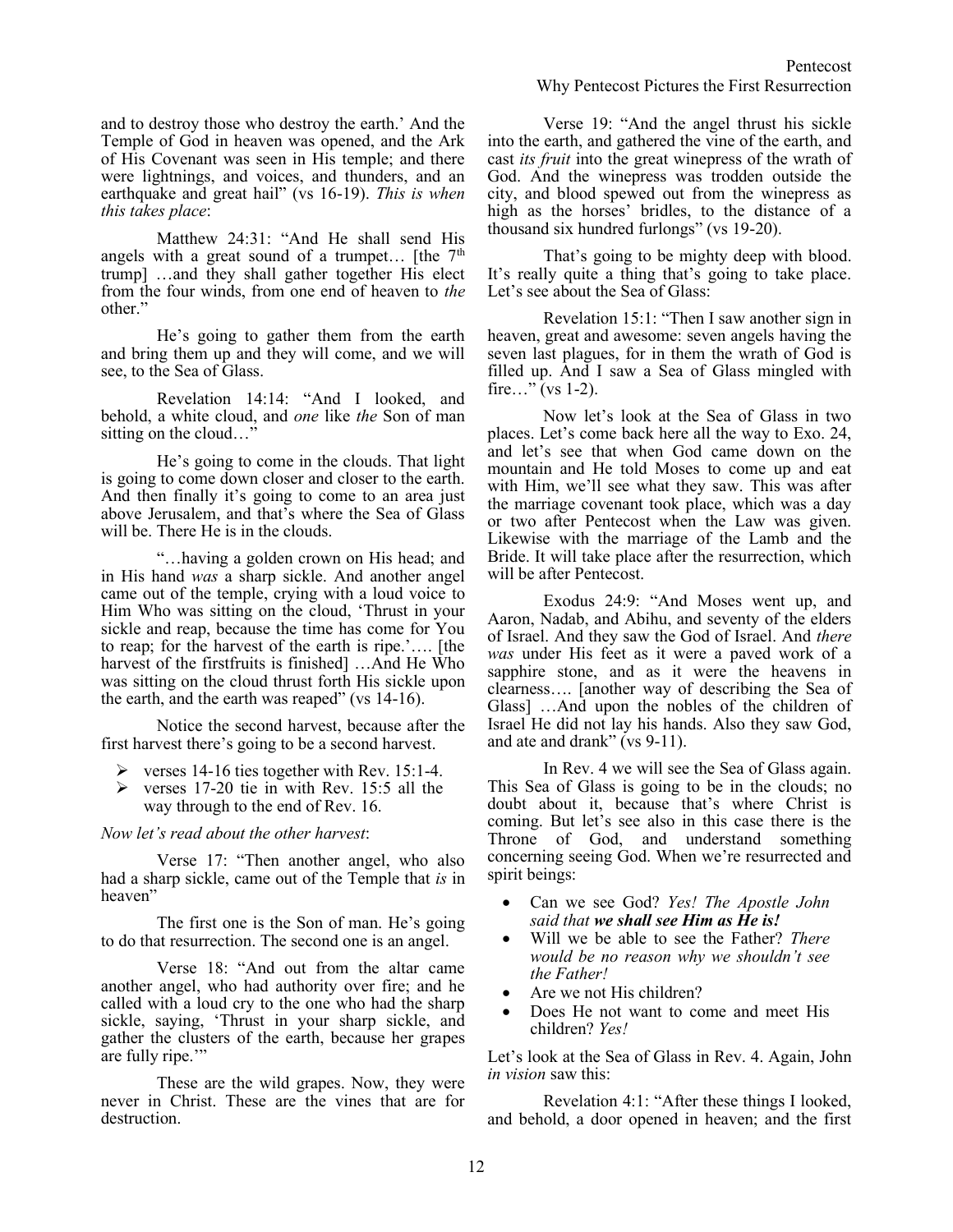voice that I heard *was* as if a trumpet were speaking with me, saying, 'Come up here, and I will show you *the* things that must take place after these things.' And immediately I was in *the* Spirit; and behold, a Throne was set in heaven, and *One was* sitting on the Throne. And He Who *was* sitting was in appearance like a jasper stone and a sardius stone; and a rainbow *was* around the Throne, like an emerald in its appearance" (vs 1-3).

Quite an amazing description, isn't it? I imagine it's round like an emerald, but it's like a rainbow in color.

Verse 4: "And around the Throne *were* twenty-four thrones and on the thrones I saw twentyfour elders sitting clothed in white garments, and they had on their heads golden crowns. And proceeding from the Throne were lightnings and thunders and voices; and seven lamps of fire, which are the seven Spirits of God, *were* burning before the Throne."  $(vs 4-5)$ 

So here, he was given the vision of seeing the Throne of God the Father.

Verse 6: "And before the Throne *was* a sea of glass, like crystal.…"

God's Throne is set there on the Sea of Glass. Who's on this Sea of Glass?

- the 24 elders
- the four living creatures
- the Throne of God
- the  $10,000$  times  $10,000$  of angels are somewhere right there, and thousands upon thousands

So this is really quite a magnificent thing that he saw. Why would we assume that the Sea of Glass here and the one in Rev. 15 are not the same? *They would be the same!* This is quite a thing that's going to take place.

In Scripture, how many times must a Scripture be repeated before it's really true? *It doesn't have to be!* Once is sufficient. If we find here the Sea of Glass:

Revelation 15:2: "And I saw a Sea of Glass mingled with fire… [that's just what we read in Rev. 4] …and those who had gotten the victory over the beast, and **over his image, and over his mark**…"

- How long has the beast been here? *Since the Garden of Eden!*
- Have not all the saints have to have had gotten victory over the beast? *Yes!*
- ➢ "…**over his image**…"—the image of the beast has been here a long time. As we've seen, that's the female goddess.
- ➢ "…and **over his mark**…"—the mark is yet to come; the real mark of not being able to buy and sell.

*They're perfecting it; it's going to come!* It's going to be implemented, and that's going to be our first great, great trial. So far we've had it relatively easy, but when the mark of the beast comes it's going to be the great trial. That's why we have to be strong in the Lord now.

"…*and* over the number of his name, standing on the Sea of Glass, having *the* lyres of God. And they were singing the song of Moses, *the* servant of God, and the song of the Lamb, saying, 'Great and awesome *are* Your works, Lord God Almighty; righteous and true *are* Your ways, King of the saints. Who shall not fear You, O Lord, and glorify Your name? For *You* only *are* Holy; and all the nations shall come and worship before You, for Your judgments have been revealed<sup>"</sup> (vs 2-4).

Now then, remember where Jesus stopped on that Day of Pentecost when He read out of the book of Isaiah? *He stopped right at the sentence which says,* '…and of the vengeance of God…' That continues on right here in Rev. 15 & 16 where we see the vengeance of God. That's the first thing we're going to see. God has promised that all the saints would see the vengeance of God. God says, 'Vengeance is Mine, I will repay.' Well God wants to see that you see that repayment and the vengeance of God, which in this case is the wrath of God.

Revelation 15:5: "And after these things I looked, and behold, the temple of the tabernacle of the testimony in heaven was opened. And the seven angels who had the seven *last* plagues came out of the temple; they were clothed in linen, pure and bright, and girded about the chest with golden breastplates. And one of the four living creatures gave to the seven angels seven golden vials, full of the wrath of God, Who lives into the ages of eternity. And the temple was filled with smoke from the glory of God, and from His power; and no one was able to enter inside the temple until the seven plagues of the seven angels were fulfilled" (vs 5-8).

Then they went out and poured out their seven plagues (Rev. 16).

Now then, what else has to happen on the Sea of Glass?

- we have to receive *our new names*
- we have to be given *our spiritual garments*
- *the marriage of the Lamb* has to take place